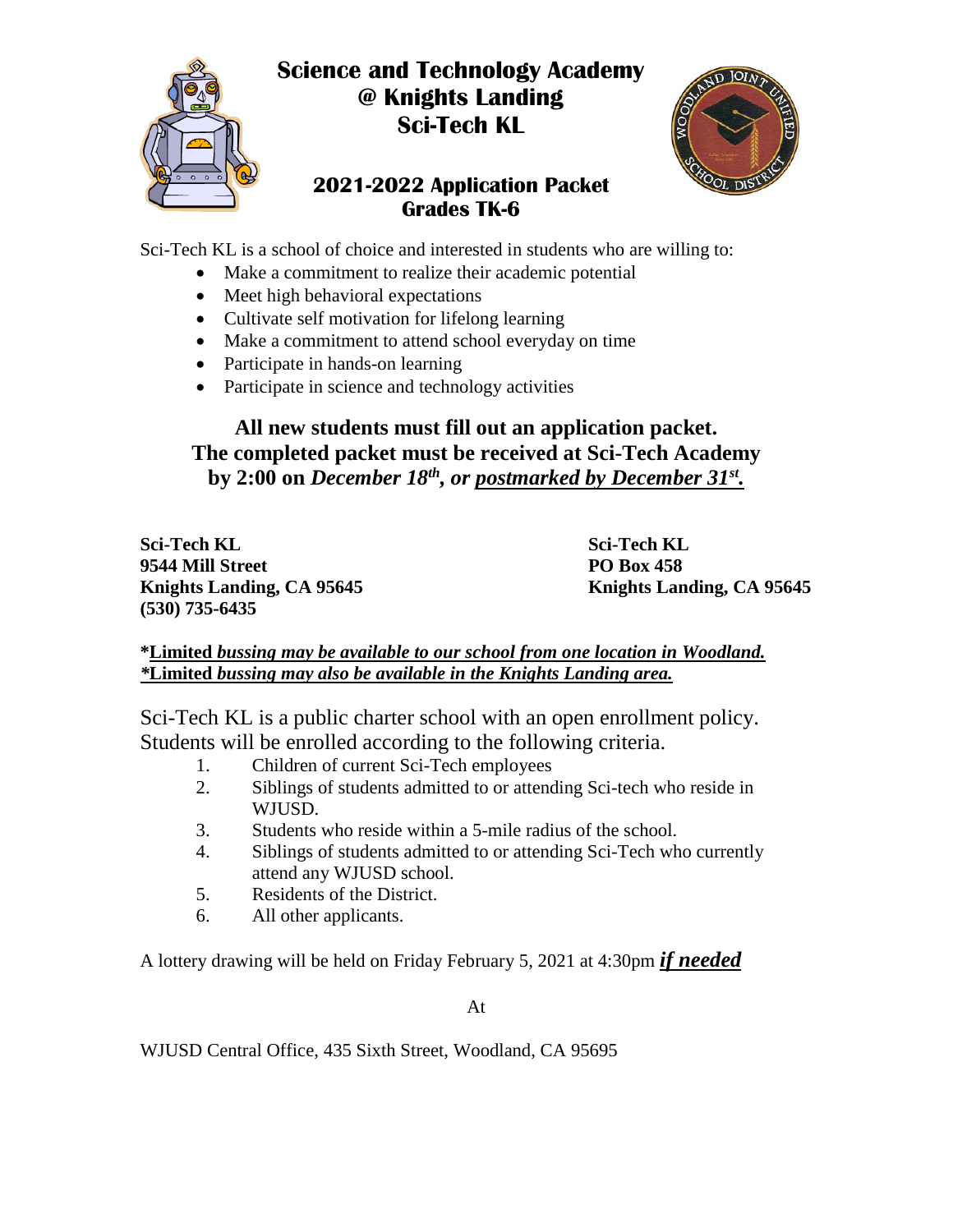# Enrollment Information

## **All new student applicants will receive notification of their enrollment status no later than February 12, 2021**

If your child has been accepted to our campus, you will be **required** to complete additional paperwork. **It is the Parent/Guardian's responsibility to complete these documents.** Enrollment documents not received by February 26, 2021 may result in loss of your child's spot in our school or placement on our waiting list.

If your child has not been accepted at this time, his/her name will be added to our waiting list according to the lottery placement and priority status. You will be notified if an opening occurs and enrollment forms will be required at that time.

# **Application Checklist**

Applications should be turned in with one staple in the left corner. Documents must be arranged in the following order**. Incomplete packets will not be accepted.**

- 1. Application for Admission
- 2. Family Agreement
- 3. Parent Assurances
- 4. Copy of Birth Certificate (for TK, Kinder, new to WJUSD)
- 5. Up to date copy of immunization records (for incoming Transitional Kindergarten, and kindergarten students, or new to WJUSD)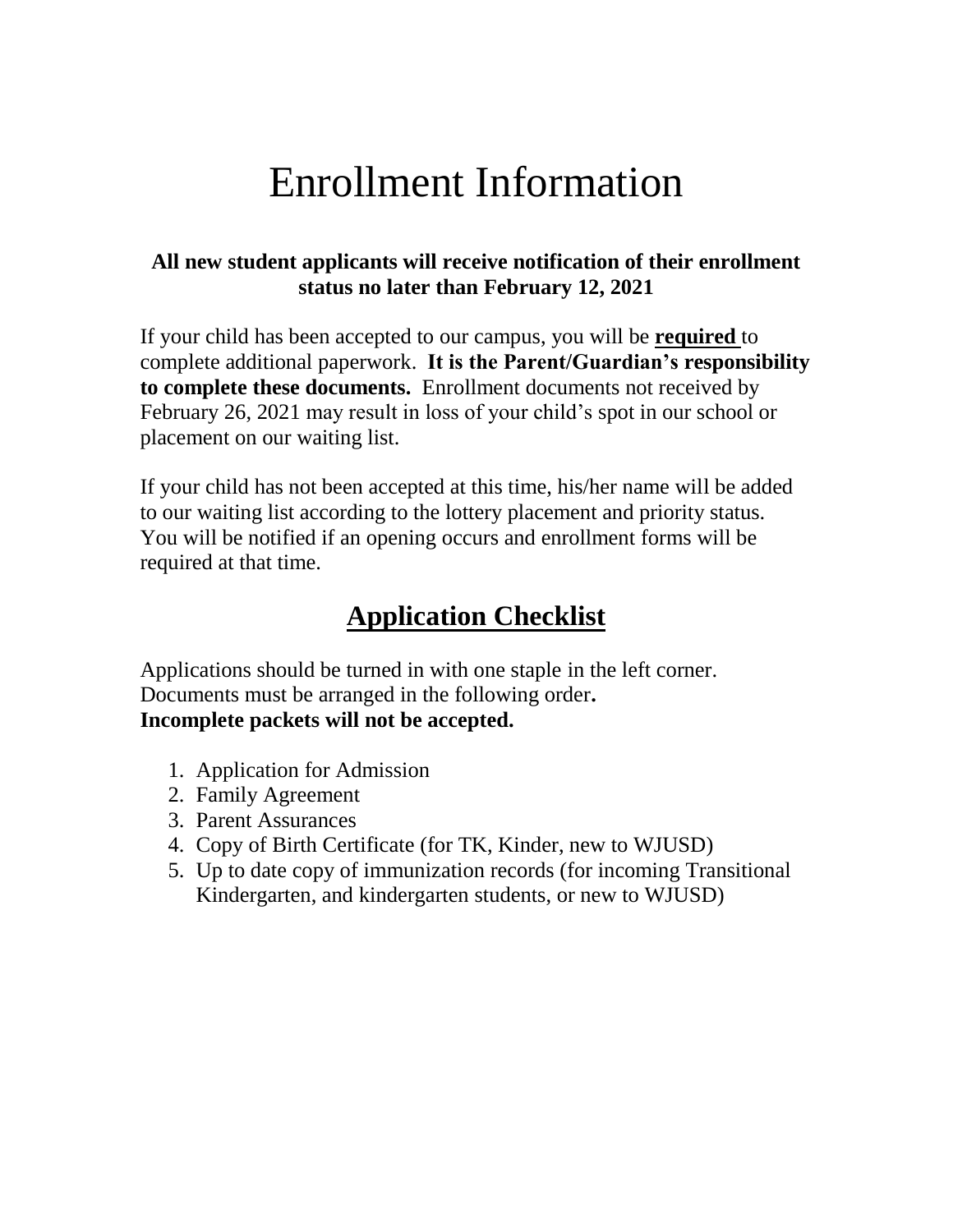

# Science and Technology Academy Application for Admission

| $City$ $Zip code$                                                                                                                                           |                                                                       |                              |
|-------------------------------------------------------------------------------------------------------------------------------------------------------------|-----------------------------------------------------------------------|------------------------------|
| DOB Gender                                                                                                                                                  |                                                                       |                              |
| Parent/Legal Guardian information                                                                                                                           |                                                                       |                              |
|                                                                                                                                                             |                                                                       |                              |
|                                                                                                                                                             |                                                                       |                              |
|                                                                                                                                                             |                                                                       |                              |
|                                                                                                                                                             |                                                                       |                              |
| Name Relationship                                                                                                                                           |                                                                       |                              |
|                                                                                                                                                             |                                                                       |                              |
|                                                                                                                                                             |                                                                       |                              |
|                                                                                                                                                             |                                                                       |                              |
|                                                                                                                                                             |                                                                       |                              |
| Is your child currently enrolled in any special programs? Yes<br>If yes, please circle all that apply: GATE<br>attach a current copy with your application) | IEP 504 plan<br>(If your student receives IEP or 504 services, please | N <sub>0</sub><br><b>ELD</b> |
| Has your child ever been expelled from another school or district?                                                                                          |                                                                       | Yes<br>N <sub>0</sub>        |
|                                                                                                                                                             |                                                                       |                              |
|                                                                                                                                                             |                                                                       |                              |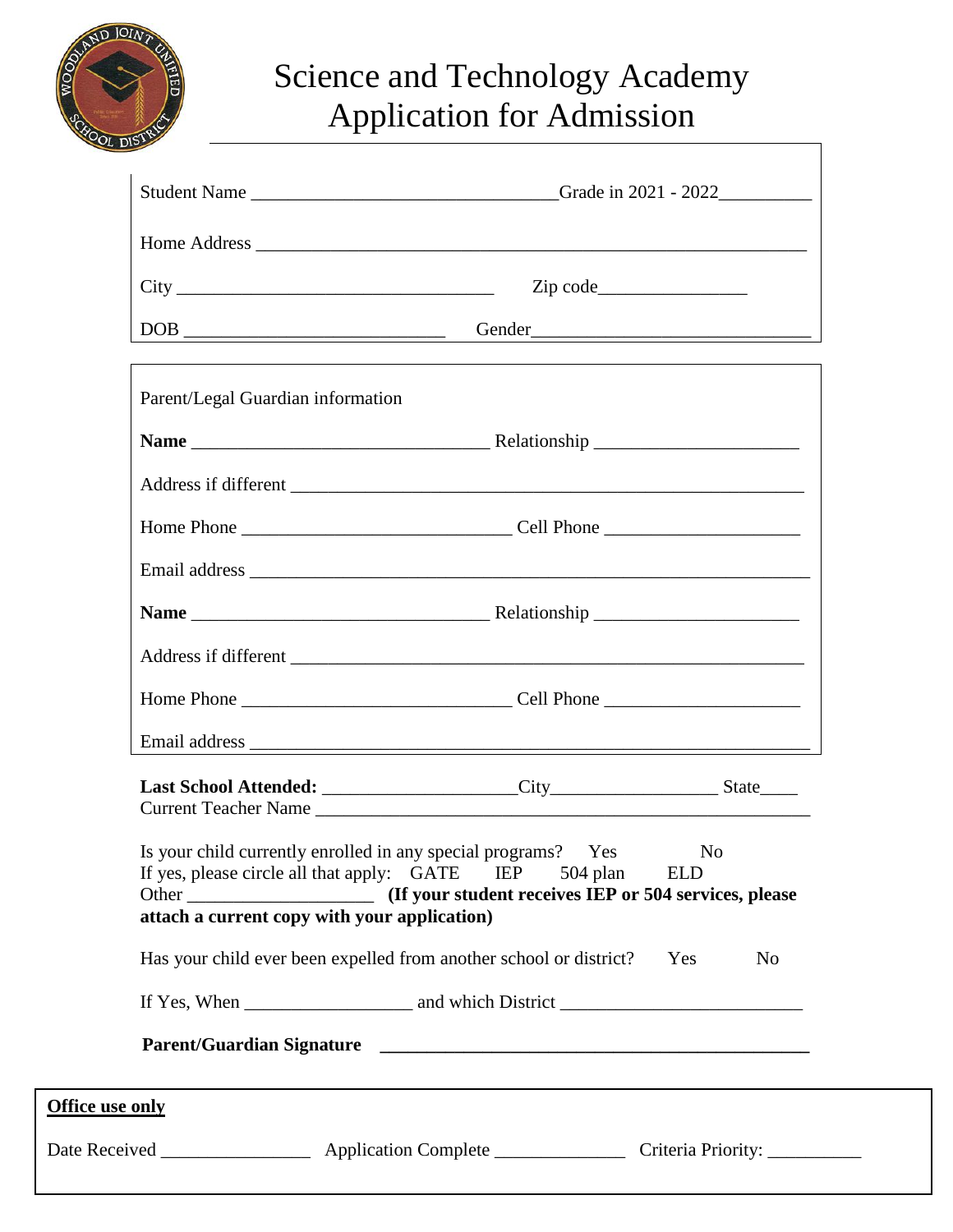# **BEHAVIORAL EXPECTATIONS**

Each family that becomes a part of Sci-Tech is required to sign the following Family Agreement, which outlines behavioral expectations, academic expectations, and mutual assurances.

# **Science and Technology Academy - Family Agreement**

Here at the Science and Technology Academy at Knights Landing, we believe that in order for our students to reach their full potential; families, students and school staff must work together as partners. Therefore, we agree to the following:

#### **As a student I will:**

- Believe that I can, and will, learn.
- Read outside of school.
- Behave respectfully, responsibly, and safely as I participate in school.
- Complete my homework and turn in assignments on time.
- Know and follow the school and class rules.
- Follow the school's dress code.
- Regularly talk to my parents and my teachers about my progress in school.
- Respect my school, classmates, staff, and family.
- Ask for help when I need it.
- Always strive to do my best.

#### \_\_\_\_\_\_\_\_\_\_\_\_\_\_\_\_\_\_\_\_\_\_\_\_\_\_\_\_\_\_\_\_ **Student signature**

#### **As a parent/guardian or family member I will:**

- **1. Make School Attendance a Priority for our Family:**
- Send my child to school ready to learn: fed, rested and dressed for the day!
- Make sure that my child attends school every day, unless they are ill.
- I Will Not schedule extended weekends or vacations that will cause my child to miss school.
- Contact the school office for any missed school.
- Contact my child's teacher to arrange make-up for missed assignments.

#### **2. Communicate:**

- Talk to my child's teacher when I have questions or concerns.
- Attend each of my child's parent teacher conferences.
- Talk to my child regularly about his or her school day.
- Make sure that my child reads every day.
- Ask to see his or her planner and flyers sent home every day.

#### 3. **Help My Child be a Successful Student at Sci-Tech:**

- Make sure my child's homework is completed and ready to turn in.
- Support the school's rules and dress code.
- Monitor my child's progress in school.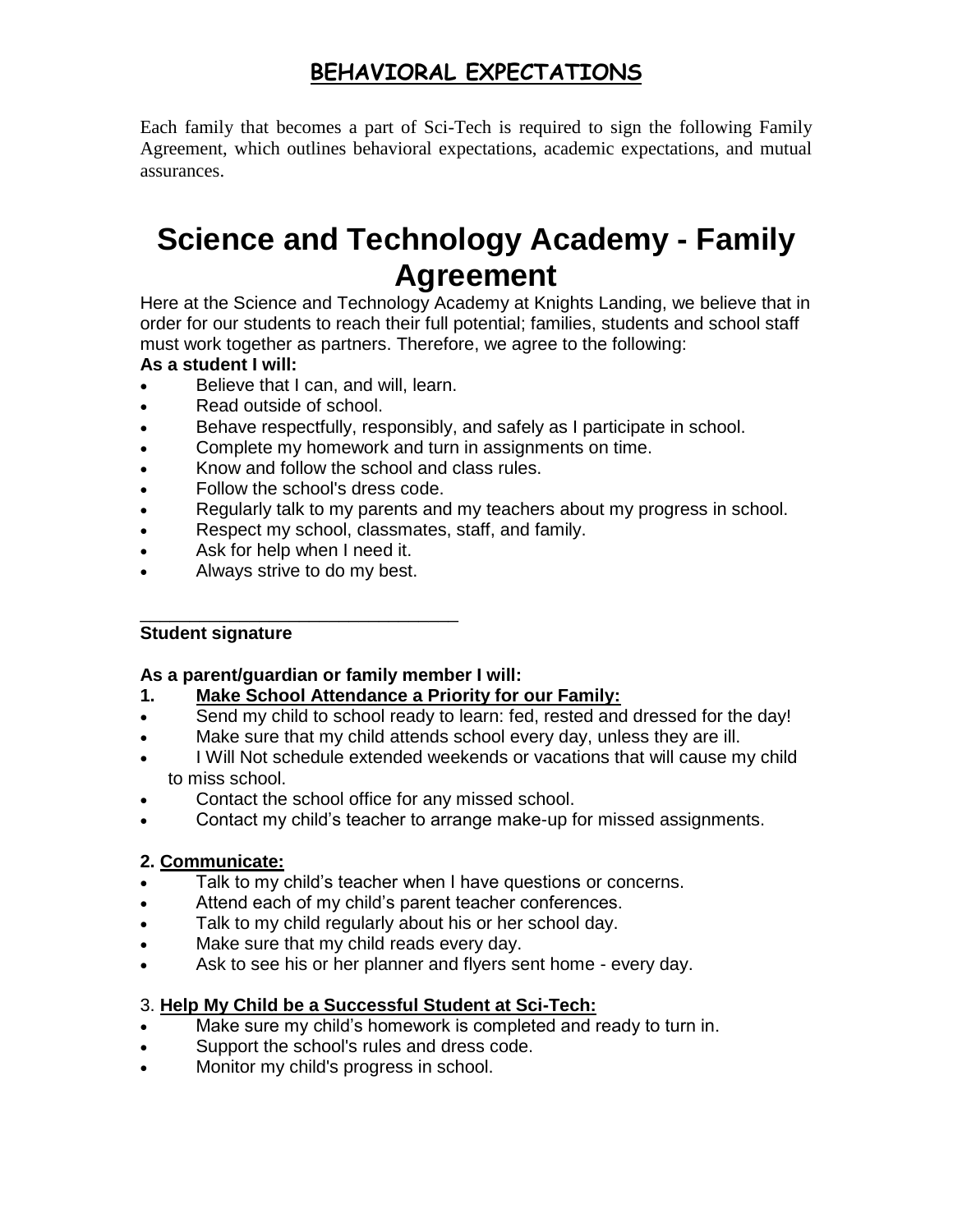- Monitor my child's progress in school.
- Participate in my child's school events such as Open House and Back-to-School Night.

#### 4. **Make School Events a Priority for our Family:**

- I understand that volunteering and attending school events are not required, but I am encouraged by the staff to attend as I am able.
- I am encouraged to support my child by participating in classroom events and projects as I am able.

#### 5. **Respect:**

 Make it a priority to show respect to the school, as well as the staff, classmates, students, and families of Sci-Tech.

#### **Family member signature**

#### **As a teacher I will:**

- Provide high-quality curriculum and instruction.
- Communicate high expectations for every student.
- Inspire my students to learn.

\_\_\_\_\_\_\_\_\_\_\_\_\_\_\_\_\_\_\_\_\_\_\_\_\_\_\_\_\_\_\_

- Participate in professional development opportunities that improve teaching and learning and support the formation of partnerships with families and the community.
- Enforce rules equitably and involve students in creating a warm and caring learning environment in the class.
- Communicate regularly with families about their child's progress in school.
- Provide assistance to families on what they can do to support their child's learning.
- Respect the school, staff, students, and families of Sci-Tech.

#### \_\_\_\_\_\_\_\_\_\_\_\_\_\_\_\_\_\_\_\_\_\_\_\_\_\_\_\_\_\_\_ **Teacher signature**

We make a commitment to work together to carry out this agreement. Signed on this \_\_\_\_\_\_ day of \_\_\_\_\_\_\_\_\_\_\_\_\_\_, 20\_.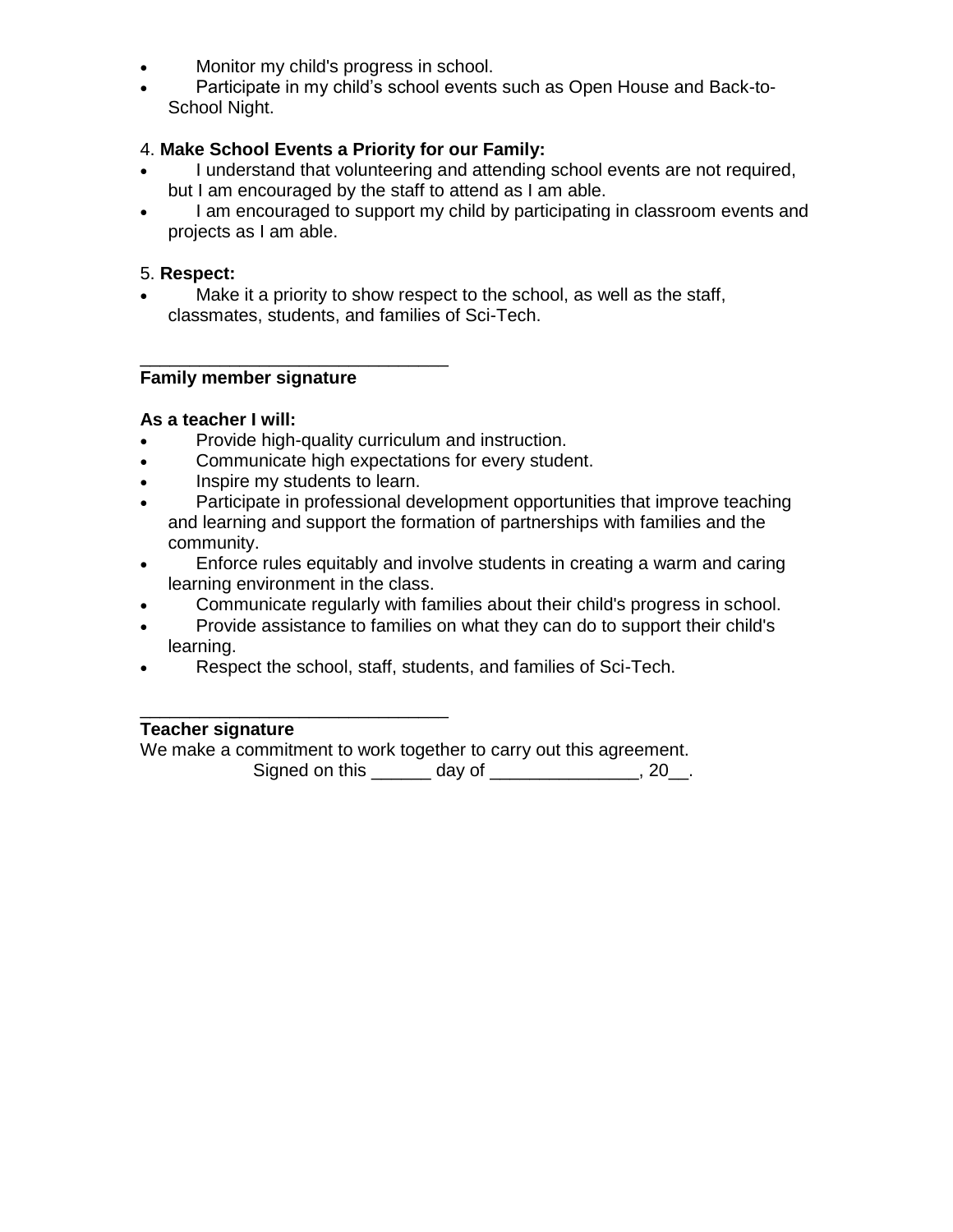# **Science and Technology Academy Parent Assurances**

# **Please take time to read over the following statements and initial and date each item.**

| I understand that it is important to attend<br>back to school night and all parent<br>conferences.                                                                                                                                                     | Initials        | Date |  |
|--------------------------------------------------------------------------------------------------------------------------------------------------------------------------------------------------------------------------------------------------------|-----------------|------|--|
| I understand that students are held<br>accountable to the state standards of<br>achievement, and I also understand my<br>child may be required to participate in<br>additional academic interventions if<br>he/she is not meeting the state standards. | Initials        | Date |  |
| I understand that my child is required to<br>be at school every day, on time, and stay<br>for the entire school day. I understand<br>that my child's absences may only be<br>excused in accordance with WJUSD<br>board policy.                         | <b>Initials</b> | Date |  |
| I have read and support the student<br>behavior contract and expectations. I<br>understand that my child will be held<br>accountable for his/her behavior.<br>Students may be disenrolled in<br>accordance of Sci-Tech's behavior plan.                | <b>Initials</b> | Date |  |
| I will support the policies that govern the<br>Science and Technology Academy at<br>Knights Landing.                                                                                                                                                   | <b>Initials</b> | Date |  |